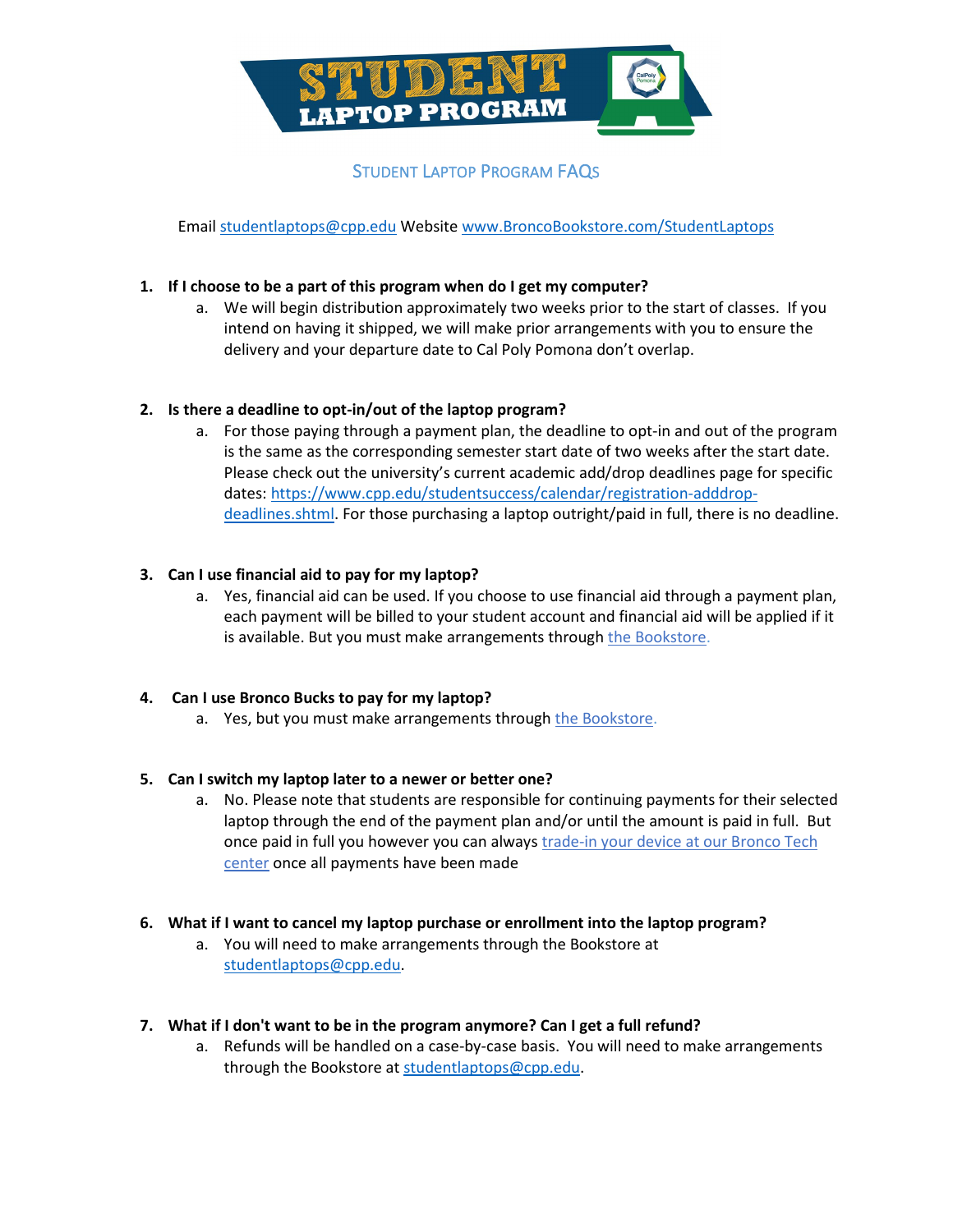

### **8. Will the Bookstore buyback my laptop in the future?**

a. There is currently no program for this, however you can always [trade-in your device](http://broncotech.tradeitin.net/new/Default.aspx) at [our Bronco Tech](http://broncotech.tradeitin.net/new/Default.aspx) center once all payments have been made.

### **9. What happens if my laptop is lost or stolen?**

a. Please note you will still be held responsible for paying off your device in full. Additionally, a new device agreement cannot be started until any previous device agreements are completely paid in full.

### **10. Am I liable if my laptop gets compromised through malware/viruses/hackers, etc.?**

a. All users are solely responsible for the maintenance and care of their machines, including but not limited to software, hardware, virus detection, and malware blockers.

### **11. Can I buy any laptop in this program in one upfront payment?**

- a. Yes, all laptops offered through this program can alternatively be purchased instead of utilizing the payment plan.
- **12. While making payments, is this laptop strictly for educational use, or can I use this laptop for personal use, outside work for my job, or contracted work, etc.?**
	- a. The laptop is yours to use to your preference, like any other electronic item you own, as long as payments are current. But do take into consideration that if you at some point return the device before your payments end, the device return will be subject to the Bookstore's discretion if it will be allowed to be returned.

#### **13. What happens if stop going or transfer from CPP?**

a. Please note you will still be held responsible for paying off your device in full.

#### **14. Can I have my laptop shipped to my home or parents' home?**

a. Yes, but you must make arrangements throug[h the Bookstore.](https://www.broncobookstore.com/accounts.asp?)

#### **15. What happens if I miss a payment? Are there late fees?**

a. Missed payments will place a financial hold on your records until payments are up to date. Financial holds will limit your ability to enroll in future semesters and/or get your diploma.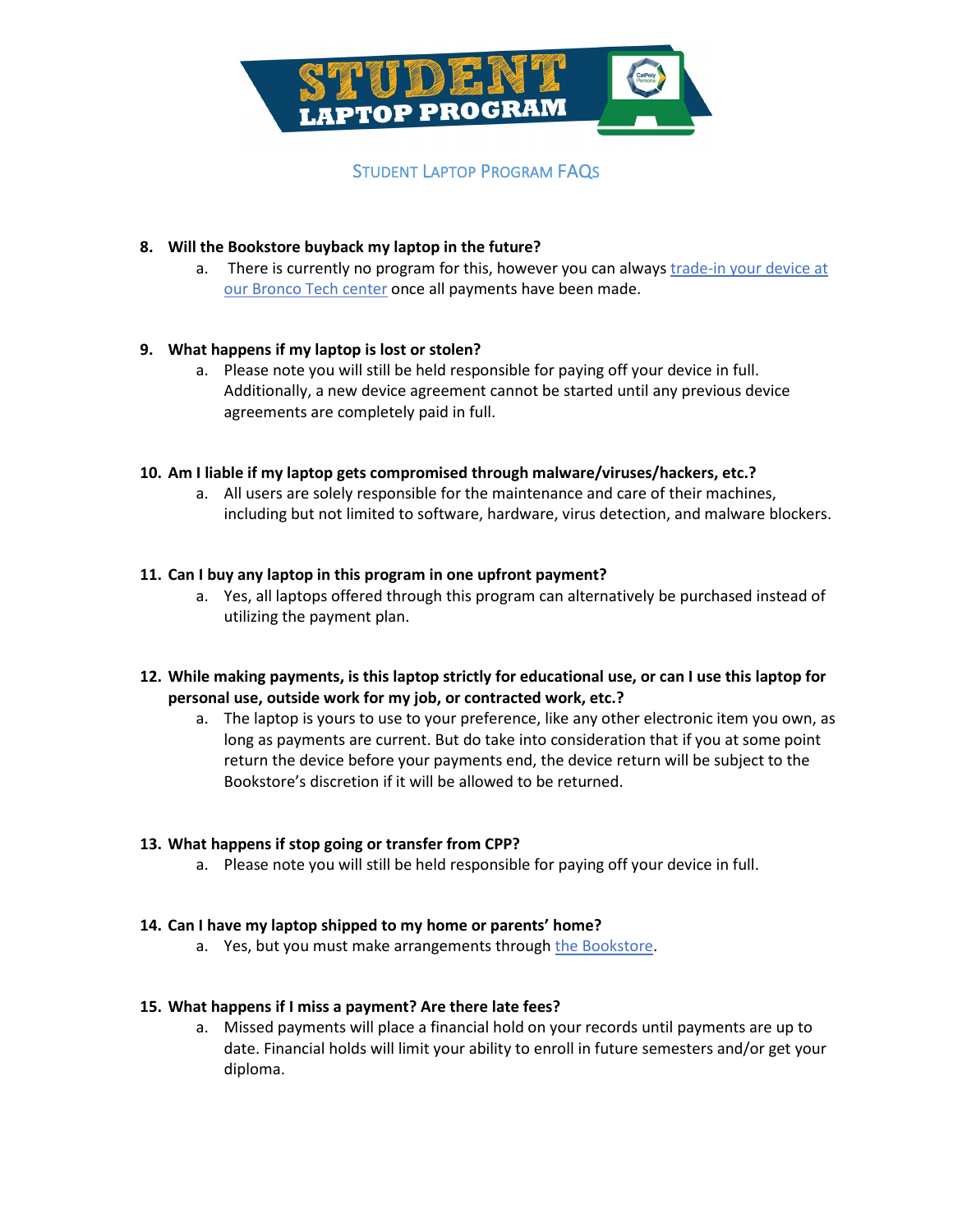

#### **16. Do we get charged interest?**

a. The price offered is all-inclusive, and there are no additional interest charges.

### **17. Are there other student offers/deals on tech besides this program?**

a. Yes, please check with our Bronco Tech associates for the latest offers.

## **18. Why is the MacBook Pro extended AppleCare+ warranty and accident protection not included in the Student Laptop Program?**

a. The Dell package and special pricing is a promotion that was created between Dell and CPP and is being offered exclusively to students and the CPP community.

The MacBook Pro comes standard with AppleCare warranty service and phone/chat support for free, with one year for the warranty and 90 days of phone support. **Optional:** \*AppleCare+ is \$183 for MacBook Air and \$249 for MacBook Pro. AppleCare+ for Mac extends your coverage to three years from your AppleCare+ purchase date. It also adds up to two incidents of accidental damage coverage, each subject to a service fee of \$99 for screen damage or external enclosure damage, or \$299 for other damage, plus applicable tax.

\*Price subject to change without notice at Apples discretion.

#### **19. Why do you not offer a payment plan on the MacBook Pro laptop?**

a. You can apply for a device loan through the [Cal Poly Federal Credit Union.](https://www.calpolyfcu.org/banner/update-your-device-loan-special/)

#### **20. Do I have to purchase the recommended laptop package?**

a. Currently, this is an optional program. Recommended laptops from academic colleges are not required for success in your classes.

#### **21. If I switch majors and need a more powerful laptop, can I exchange my laptop?**

a. No. Please note that students are responsible for continuing payments for their selected laptops through the end of the payment plan or until the device is paid in full. We recommend opting for a higher performance laptop if you believe you might need it. *But note that once opened, there are no returns/exchanges.*

#### **22. When will I own this laptop?**

a. Students will own their laptops once all outstanding payments have been made in full.